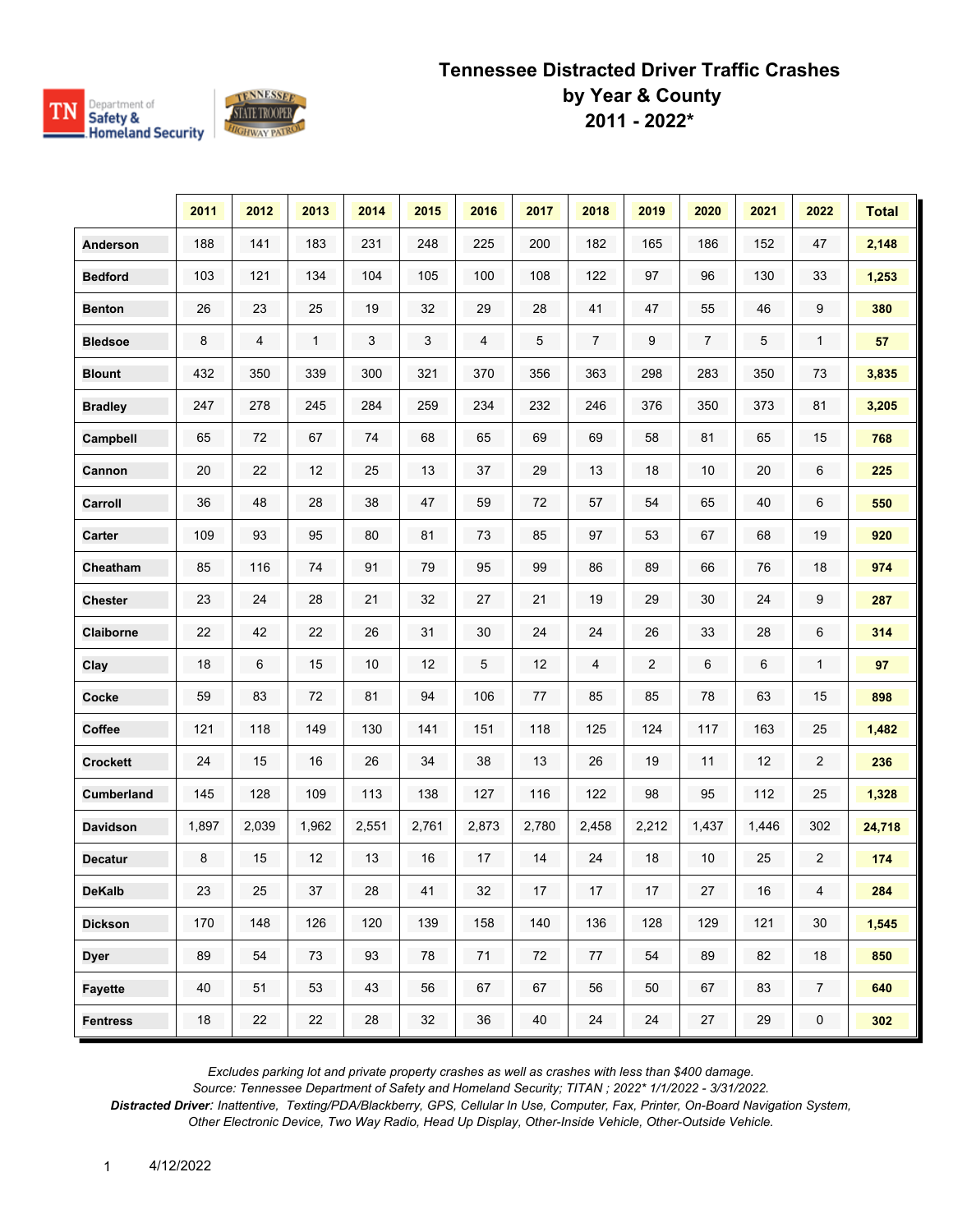



|                  | 2011                    | 2012             | 2013    | 2014    | 2015   | 2016   | 2017  | 2018   | 2019  | 2020             | 2021         | 2022           | <b>Total</b> |
|------------------|-------------------------|------------------|---------|---------|--------|--------|-------|--------|-------|------------------|--------------|----------------|--------------|
| <b>Franklin</b>  | 84                      | 56               | 76      | 49      | 49     | 76     | 85    | 55     | 55    | 40               | 36           | 9              | 670          |
| Gibson           | 89                      | 91               | 74      | 99      | 79     | 65     | 84    | 59     | 64    | 83               | 84           | 16             | 887          |
| Giles            | 43                      | 61               | 49      | 54      | 67     | 50     | 55    | 37     | 47    | 51               | 49           | 8              | 571          |
| Grainger         | 26                      | 28               | 23      | 21      | 31     | 14     | 10    | 8      | 12    | 16               | 11           | 3              | 203          |
| Greene           | 161                     | 157              | 161     | 152     | 187    | 183    | 212   | 228    | 204   | 211              | 230          | 56             | 2,142        |
| Grundy           | 12                      | 19               | 19      | 19      | 24     | 20     | 20    | 15     | 14    | 16               | 22           | 3              | 203          |
| Hamblen          | 68                      | 84               | 77      | 66      | 106    | 105    | 62    | 83     | 87    | 78               | 81           | 12             | 909          |
| <b>Hamilton</b>  | 871                     | 911              | 890     | 890     | 1,069  | 1,088  | 1,228 | 1,378  | 1,361 | 1,327            | 1,447        | 312            | 12,772       |
| <b>Hancock</b>   | 5                       | 3                | 6       | 6       | 10     | 5      | 4     | 5      | 1     | 3                | 6            | $\overline{c}$ | 56           |
| Hardeman         | 31                      | 20               | 18      | 35      | 36     | 24     | 34    | 18     | 19    | 48               | 41           | 9              | 333          |
| <b>Hardin</b>    | 40                      | 48               | 43      | 55      | 43     | 44     | 38    | 40     | 51    | 32               | 41           | 10             | 485          |
| <b>Hawkins</b>   | 101                     | 79               | 79      | 78      | 67     | 65     | 50    | 33     | 51    | 54               | 64           | 15             | 736          |
| Haywood          | 39                      | 36               | 40      | 60      | 49     | 76     | 66    | 57     | 43    | 38               | 59           | 11             | 574          |
| <b>Henderson</b> | 59                      | 62               | 50      | 40      | 57     | 68     | 61    | 86     | 62    | 76               | 77           | 18             | 716          |
| Henry            | 26                      | 28               | 21      | 21      | 30     | 56     | 59    | 60     | 32    | 46               | 37           | $10$           | 426          |
| <b>Hickman</b>   | 34                      | 28               | 26      | 41      | 28     | 28     | 42    | $16\,$ | 20    | 33               | 29           | 5              | 330          |
| Houston          | 32                      | 25               | 10      | 16      | 11     | 9      | 27    | 15     | 10    | $13$             | 16           | 3              | 187          |
| <b>Humphreys</b> | 58                      | 42               | 41      | 41      | 25     | 41     | 22    | 30     | 45    | 37               | 37           | 8              | 427          |
| <b>Jackson</b>   | 25                      | 15               | 17      | 12      | 15     | 13     | 4     | 6      | 9     | 6                | 11           | $\overline{2}$ | 135          |
| Jefferson        | 80                      | 78               | 87      | 84      | 91     | 85     | 97    | 92     | 96    | 90               | 84           | 15             | 979          |
| Johnson          | 33                      | 17               | $15\,$  | $\bf 8$ | $15\,$ | $18\,$ | 26    | $14$   | 12    | $10$             | $30\,$       | $\overline{4}$ | 202          |
| Knox             | 1,027                   | 1,008            | 851     | 869     | 911    | 989    | 958   | 979    | 987   | 820              | 1,051        | 221            | 10,671       |
| Lake             | $\overline{\mathbf{4}}$ | $\boldsymbol{9}$ | $\bf 8$ | 11      | $\,6$  | 10     | 10    | 6      | $\,6$ | $\boldsymbol{9}$ | $\mathbf{3}$ | 1              | 83           |
| Lauderdale       | 40                      | 32               | 26      | 23      | 37     | 39     | 33    | 23     | 33    | 38               | 42           | 5 <sup>5</sup> | 371          |
| Lawrence         | 98                      | 99               | 77      | 67      | 92     | 109    | 113   | 86     | 66    | 63               | 82           | 15             | 967          |
| Lewis            | 19                      | 19               | 10      | $16\,$  | $10\,$ | 13     | 12    | 15     | 14    | $\bf 8$          | $15\,$       | $\overline{4}$ | 155          |

*Excludes parking lot and private property crashes as well as crashes with less than \$400 damage.*

*Source: Tennessee Department of Safety and Homeland Security; TITAN ; 2022\* 1/1/2022 - 3/31/2022.*

*Distracted Driver: Inattentive, Texting/PDA/Blackberry, GPS, Cellular In Use, Computer, Fax, Printer, On-Board Navigation System, Other Electronic Device, Two Way Radio, Head Up Display, Other-Inside Vehicle, Other-Outside Vehicle.*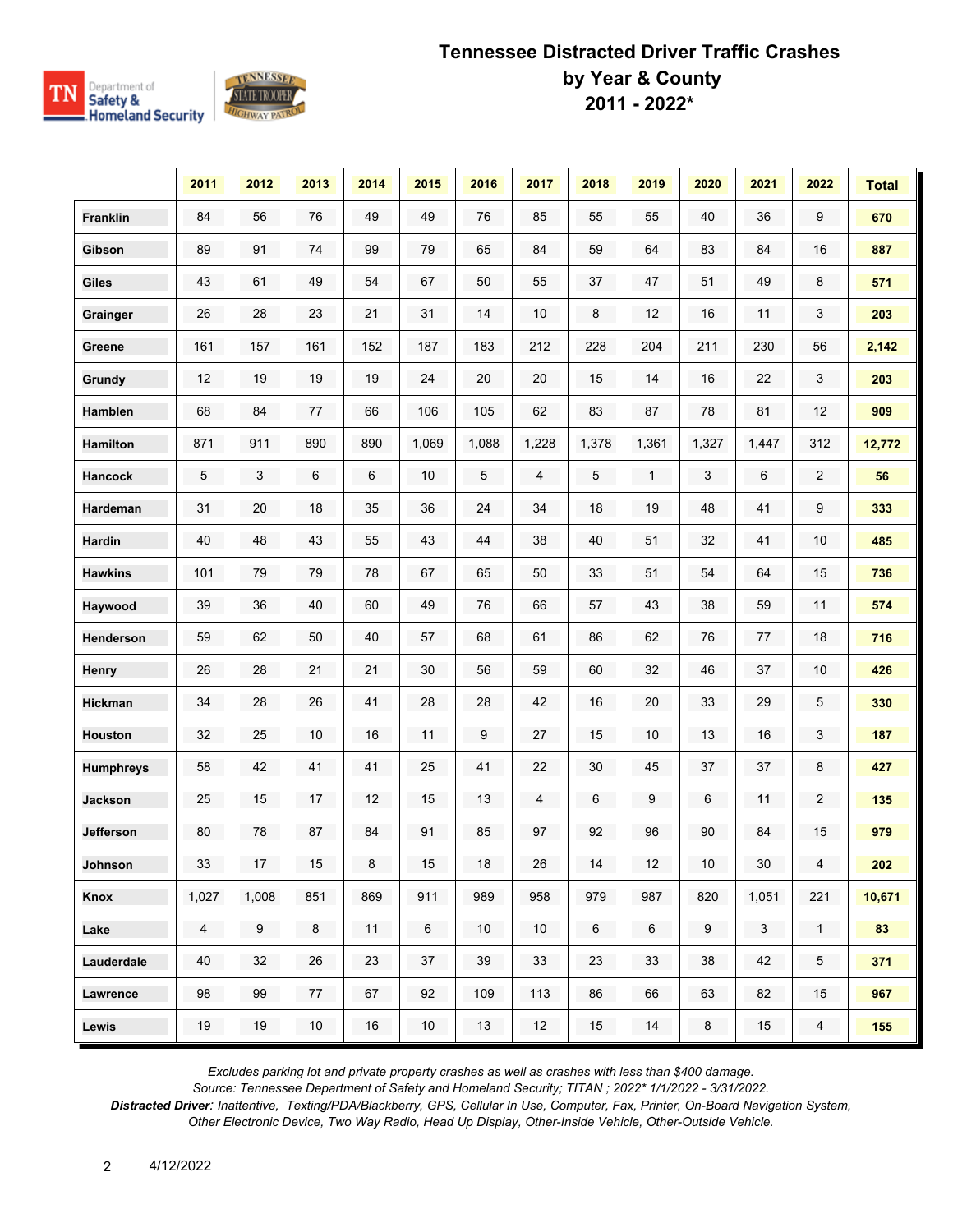

|                   | 2011 | 2012  | 2013  | 2014  | 2015  | 2016           | 2017  | 2018  | 2019  | 2020           | 2021  | 2022                | <b>Total</b> |
|-------------------|------|-------|-------|-------|-------|----------------|-------|-------|-------|----------------|-------|---------------------|--------------|
| Lincoln           | 48   | 46    | 50    | 75    | 65    | 46             | 41    | 43    | 48    | 58             | 38    | 10                  | 568          |
| Loudon            | 143  | 116   | 116   | 105   | 124   | 133            | 134   | 174   | 127   | 119            | 150   | 28                  | 1,469        |
| <b>Macon</b>      | 45   | 28    | 49    | 31    | 61    | 57             | 49    | 50    | 53    | 35             | 46    | 9                   | 513          |
| <b>Madison</b>    | 482  | 562   | 449   | 467   | 440   | 516            | 446   | 422   | 281   | 236            | 328   | 55                  | 4,684        |
| <b>Marion</b>     | 39   | 58    | 31    | 42    | 67    | 62             | 50    | 51    | 50    | 66             | 49    | 9                   | 574          |
| <b>Marshall</b>   | 76   | 73    | 70    | 74    | 68    | 74             | 70    | 57    | 48    | 54             | 53    | 13                  | 730          |
| <b>Maury</b>      | 293  | 355   | 284   | 289   | 305   | 395            | 336   | 348   | 341   | 294            | 269   | 90                  | 3,599        |
| <b>McMinn</b>     | 130  | 132   | 140   | 105   | 115   | 140            | 161   | 108   | 79    | 87             | 96    | 16                  | 1,309        |
| <b>McNairy</b>    | 35   | 30    | 38    | 34    | 37    | 35             | 19    | 33    | 34    | $27\,$         | 24    | $\overline{7}$      | 353          |
| Meigs             | 15   | 15    | 17    | 19    | 13    | 28             | 16    | 9     | 8     | 17             | 17    | 3                   | 177          |
| <b>Monroe</b>     | 57   | 79    | 61    | 63    | 59    | 85             | 106   | 96    | 83    | 73             | 75    | 18                  | 855          |
| Montgomery        | 725  | 848   | 673   | 789   | 849   | 872            | 1,065 | 1,068 | 1,103 | 937            | 1,040 | 202                 | 10,171       |
| <b>Moore</b>      | 14   | 14    | 10    | 7     | 5     | 20             | 20    | 14    | 12    | 11             | 9     | 1                   | 137          |
| Morgan            | 21   | 16    | 16    | 13    | 19    | 20             | 23    | 6     | 11    | 10             | 10    | 3                   | 168          |
| Obion             | 67   | 57    | 51    | 48    | 52    | 50             | 50    | 48    | 45    | 66             | 62    | 5                   | 601          |
| Overton           | 50   | 44    | 31    | 45    | 56    | 35             | 32    | 36    | 31    | $20\,$         | 44    | 8                   | 432          |
| Perry             | 4    | 5     | 12    | 10    | 3     | 5              | 5     | 0     | 4     | 4              | 3     | 0                   | 55           |
| <b>Pickett</b>    | 4    | 3     | 4     | 1     | 4     | $\overline{c}$ | 3     | 5     | 5     | 8              | 3     | $\mathbf{1}$        | 43           |
| <b>Polk</b>       | 24   | 18    | 18    | 24    | 17    | 23             | 24    | 23    | 20    | 18             | 26    | 5                   | 240          |
| Putnam            | 241  | 265   | 234   | 254   | 300   | 293            | 356   | 302   | 252   | 276            | 286   | 51                  | 3,110        |
| Rhea              | 39   | 38    | 34    | 32    | 33    | 29             | 57    | 42    | 36    | 38             | 46    | 5 <sup>5</sup>      | 429          |
| Roane             | 95   | 115   | 126   | 108   | 123   | 150            | 83    | 113   | 142   | 115            | 72    | 15                  | 1,257        |
| Robertson         | 184  | 223   | 212   | 237   | 283   | 297            | 190   | 140   | 144   | 118            | 168   | 42                  | 2,238        |
| <b>Rutherford</b> | 916  | 1,156 | 1,074 | 1,177 | 1,268 | 1,333          | 1,469 | 1,323 | 1,163 | 1,118          | 1,235 | 259                 | 13,491       |
| <b>Scott</b>      | 25   | 20    | 23    | 30    | 26    | 21             | 15    | 11    | 11    | $6\phantom{.}$ | 12    | $\mathsf{O}\xspace$ | 200          |
| Sequatchie        | 25   | 8     | 12    | 14    | 18    | 19             | 13    | 19    | $18$  | $15\,$         | 27    | 3                   | 191          |

*Excludes parking lot and private property crashes as well as crashes with less than \$400 damage.*

*Source: Tennessee Department of Safety and Homeland Security; TITAN ; 2022\* 1/1/2022 - 3/31/2022.*

*Distracted Driver: Inattentive, Texting/PDA/Blackberry, GPS, Cellular In Use, Computer, Fax, Printer, On-Board Navigation System, Other Electronic Device, Two Way Radio, Head Up Display, Other-Inside Vehicle, Other-Outside Vehicle.*